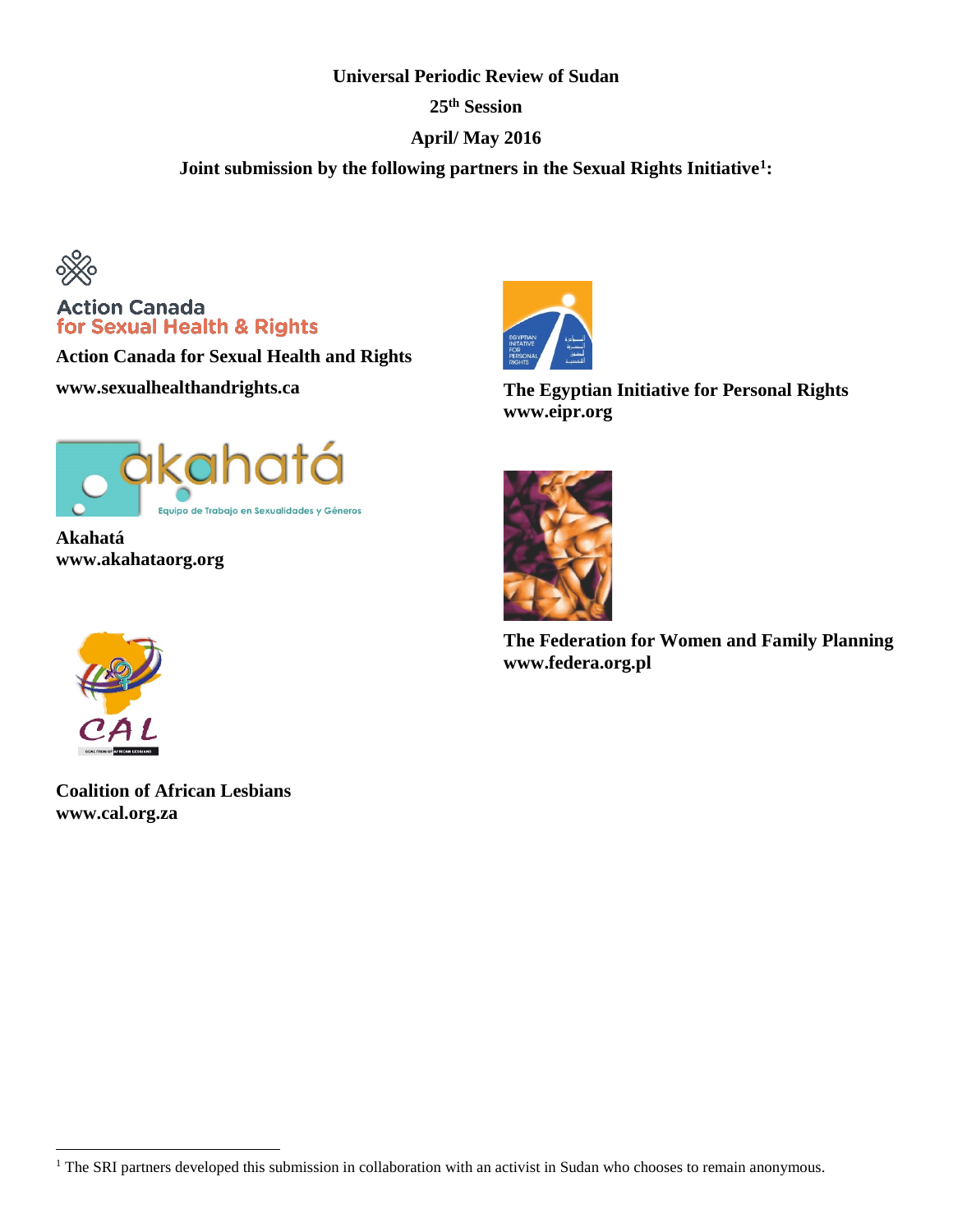# **Executive Summary**

- 1. This submission addresses three issues related to women and girls sexual and human rights, namely (Female Genital Mutilation, Early and Forced marriage, sexuality education and the prevention of HIV/AIDS). This report provides background of the situation in Sudan in regards to the legal, policy and social aspect for each issue.
- 2. The submission then looks at the interventions required to address these issues, outlines the existing human right violations on these issues and analyses Sudan's previous UPR report: the recommendations made and how they have been implemented by Sudan. Suggested recommendations on FGM, early and forced marriage and sexual and reproductive education to prevent HIV/AIDS are also included.

## **Background**

- 1. The projected total population of Sudan for 2013 is 34,109,472, of which 33.2% live in urban areas, 57.9% live in rural areas while 8.9% are nomadic. There is an almost equal gender distribution and youths (10 – 35 years) comprise almost half of the population.[2](#page-1-0)
- **2.** Since its separation from the South four years ago, Sudan has been in the process of renewing its constitution and reforming the system of government. This has resulted in increased restrictions in freedom of speech, access to information and the right to form alliances.
- 3. Sudan is a generally conservative and highly religious society where sexuality is not openly discussed, and an illness such as HIV/AIDS is surrounded by myths and taboos and ignored in official circles. It is difficult to persuade people to talk openly about HIV/AIDS and requires a sensitive approach. The government's denial and lack of investment in public awareness raising campaigns to prevent HIV places these communities in great danger.
- 4. A household health survey conducted in 2010 shows that 88% of adult Sudanese women, 83.7 % of girls between 15 and 19, and 72.2 % of girls between 10 and 14 years have been circumcised. In most parts of Sudan, girls are usually circumcised before they reach their 12th birthday. However, there are also cases where uncircumcised women are pressured into having the procedure prior to entering marriage. Infibulated Sudanese women usually undergo re-infibulation after giving birth.<sup>[3](#page-1-1)</sup>
- 5. The primary goal of sexuality education is to equip children and young people with the knowledge, skills and values needed to make informed choices about their sexual and social relationships and reproductive lives.
- **6.** In Sudan, sexuality education is not taught as a separate subject in the formal education system, even though schools are the main places for delivering sexuality education programs. In secondary school many components of adolescent health and sexuality education are integrated with existing subjects, such as biology, religious studies and primary health care.
- 7. In the absence of a formal system of sexuality education, adolescents seek information from peers outside of their families. Sudan has a growing number of peer education programs, which the country is greatly in need of.

 $\overline{\phantom{a}}$ 

<span id="page-1-0"></span><sup>2</sup> 2008 Sudan Population Census

<span id="page-1-1"></span><sup>3</sup> Ending FGM in Sudan, UNFPA.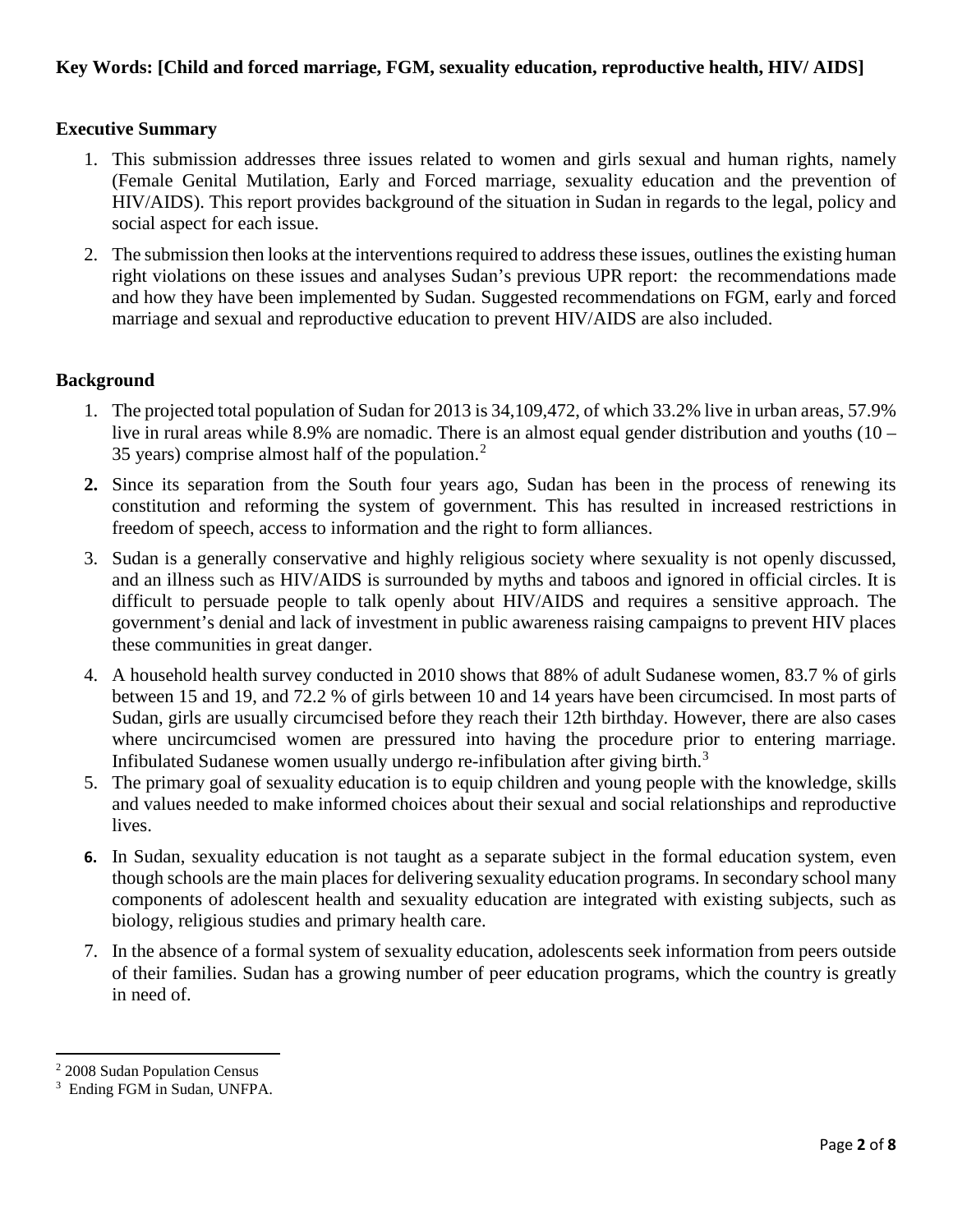- 8. In the last UPR review, Sudan received recommendations on amending its laws, including those on marriage, custody, divorce, property rights, and indecency, to ensure compliance with international human rights law. Other than the drafting of a national strategy to stop early marriage by the National Council for Child Welfare, none of the other recommendations have been implemented.
- 9. A recommendation was accepted on enhancing school programmes and community education to raise public awareness about the harmful effects of FGM. The government supports the *Saleema[4](#page-2-0) initiative* which promotes FGM prevention through work with communities that have decided not to practice FGM and to fight the stigma faced by circumcised girls.
- 10. However, a recommendation was also made to pass legislation at the federal level to prohibit female genital mutilation and early forced marriages, and to ensure that such legislation would be enforced. This has not happened and only four states out of fifteen have passed local laws to criminalize FGM. This is a barrier towards passing a National level law.

# **FGM**

- 1. The practice of FGM is a serious health issue affecting women and girls. In Sudan, the practice is deeply rooted in, culture and society and in some areas of the country has been given a religious basis.
- 2. FGM has serious implications for the health of women and increases the risk of childbirth difficulties. It is a clear violation of human rights and is a form of violence against women and girls that also denies women the right to a healthy, safe and satisfying sex life.

# **Legal context**

- **1.** The CRC's Concluding Observations and recommendation from Sudan's latest reviews in 2002 and 2007, highlight that the prevalence of FGM remains a concern. The committee recommended that Sudan continues to strengthen its efforts to eradicate the practice and to seek cooperation with other countries in the region to that end.<sup>[5](#page-2-1)</sup>
- 2. Sudan has still not developed or implemented national legislation that explicitly prohibits female genital mutilation.

# **Policy context**

- 1. Sudan has adopted a national initiative to stop FGM The National Strategy to End FGM/C 2008-2018. This aims to end FGM within a generation<sup>[6](#page-2-2)</sup>. However, there remains the need for a national law to criminalize FGM, or for the National criminal law to be amended to ensure that FGM is criminalized.
- 2. The Ministry of Health has a strategy and work plan to minimize FGM for 2001, signed by the minister of Health.
- 3. The ministry is implementing a workshop with doctors and midwives on advocacy to stop FGM. This approach forbids medical personnel from practicing FGM as a violation of the right of health.
- 4. The government of Sudan has, through the National Council on 20-6-2007 issued Declaration No 29 which states the need "To establish legislations that forbid FGM and the importance of fighting this practice using all the possible efforts and with coordination with relative institutions".
- 5. The punishment for a midwife that performs FGM is either the removal of their work permit or a suspension of between 4 to 6 months.
- 6. Although Sudan was the first country in Africa to have a record of legislating against FGM, today there remains no national law against FGM.

<span id="page-2-0"></span>l <sup>4</sup> Saleema is a national campaign promoting positive social change of letting girls healthy and not circumstanced, supported by key persons and community leaders, started 2010[, http://www.saleema.net](http://www.saleema.net/)

<span id="page-2-1"></span><sup>5</sup> Sudan Country Case Study: Child Rights Commissioned by NORAD and SIDA, by Samia al-Nagar and Liv Tønnessen, UTV Working Paper 2011:3

<span id="page-2-2"></span><sup>6</sup> The National Strategy to end FGM, 2008-2018, Arabic version<http://nccw.gov.sd/files/91.pdf>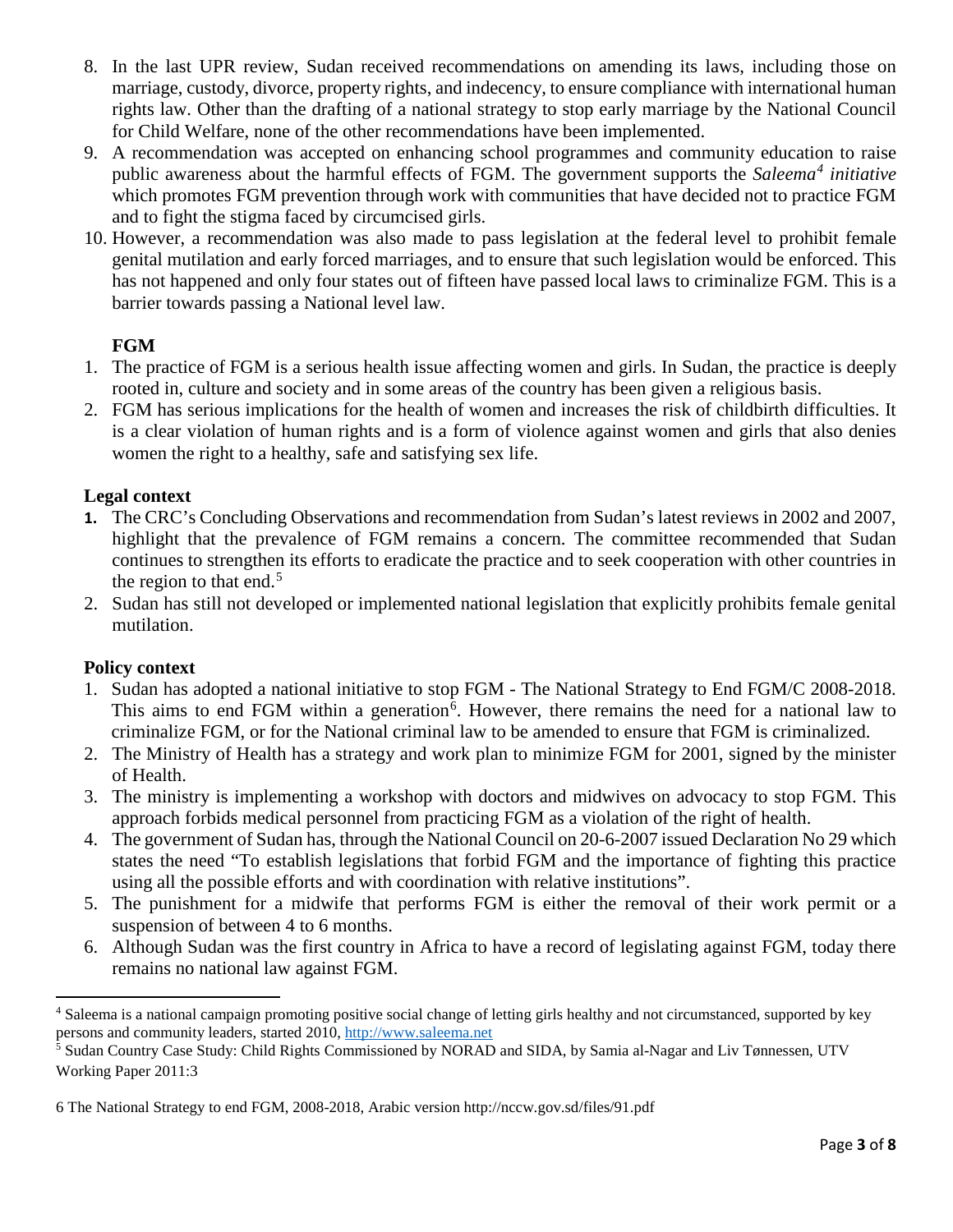## **Social Context**

1. In Sudan, FGM has long been an integral part of the social system. It is a cultural belief of many Sudanese that the practice safeguards the family's honour and the prospect of their daughters' future marriage, linking it with premarital virginity and marital fidelity. Consequently, there is a great deal of stigma against women and girls who are not circumcised.

#### **Problem identification**

- 1. FGM can have a devastating short and/or long-term impact on a woman and girl's sexual and reproductive health.
- 2. FGM can be a direct cause of death, infibulation, and may cause obstructed childbirth and is one of the main causes of Obstetric Fistula and maternal morbidity.

#### **Child and forced marriage**

#### **Legal context**

- 1. Sudan regulates marriage as a civil contract but not on an equal basis between men and women. Women are required to have a guardian to conduct the contract on her behalf. In the instances where a woman does not have a guardian, a judge will act in that role.
- 2. The legal minimum age of marriage is regulated by the 1991 Muslim Personal Status Law and the 1926 Marriage of Non-Muslims Act. The Muslim Personal Status Law, which is based on Islamic law, stipulates that boys and girls can get married when they reach puberty. Puberty is generally recognized in girls between the age of 9 and 15 and boys between the age of 14 and 18 in Muslims law and 13 for girls and 15 for boys in Non-Muslims law.
- 3. For a girl to marry she needs the permission of a wali (a male guardian). This gendered-biased legislation is a clear violation of the principle of gender equality. The (informal and formal) legislation is gendered.
- 4. There are different marriage laws for Muslims and non-Muslims. This is a clear contradiction. Marriage should be treated as a civil right, governed by civil laws that do not discriminate on gender or religious grounds.
- 5. Another area where legal reform is required is in the instance of forced marriage. When instances of forced marriage are taken to court the decision is often that the marriage is not valid, but the courts do not provide a clear settlement for the affected girl or her family, especially in regard to her housing and financial resources so that she is able to restore her life to how it was prior to the marriage or for covering her medical or sociological treatment if required. This results in further suffering to the girl or woman.

#### **Policy context**

1. Since 2014 Sudan through the National Council for Child Welfare (NCCW) has been working on developing a National Strategy to prevent Child marriage.

#### **Social Context**

- 1. Decisions on child and forced marriage are in most cases made by the man and most of these marriages are arranged by families without giving voice or consideration to the wishes of the girl.
- 2. Child and forced marriage causes several human rights violations including gender-based violence, the denial of the right to access education and domestic violence.

#### **Problem identification**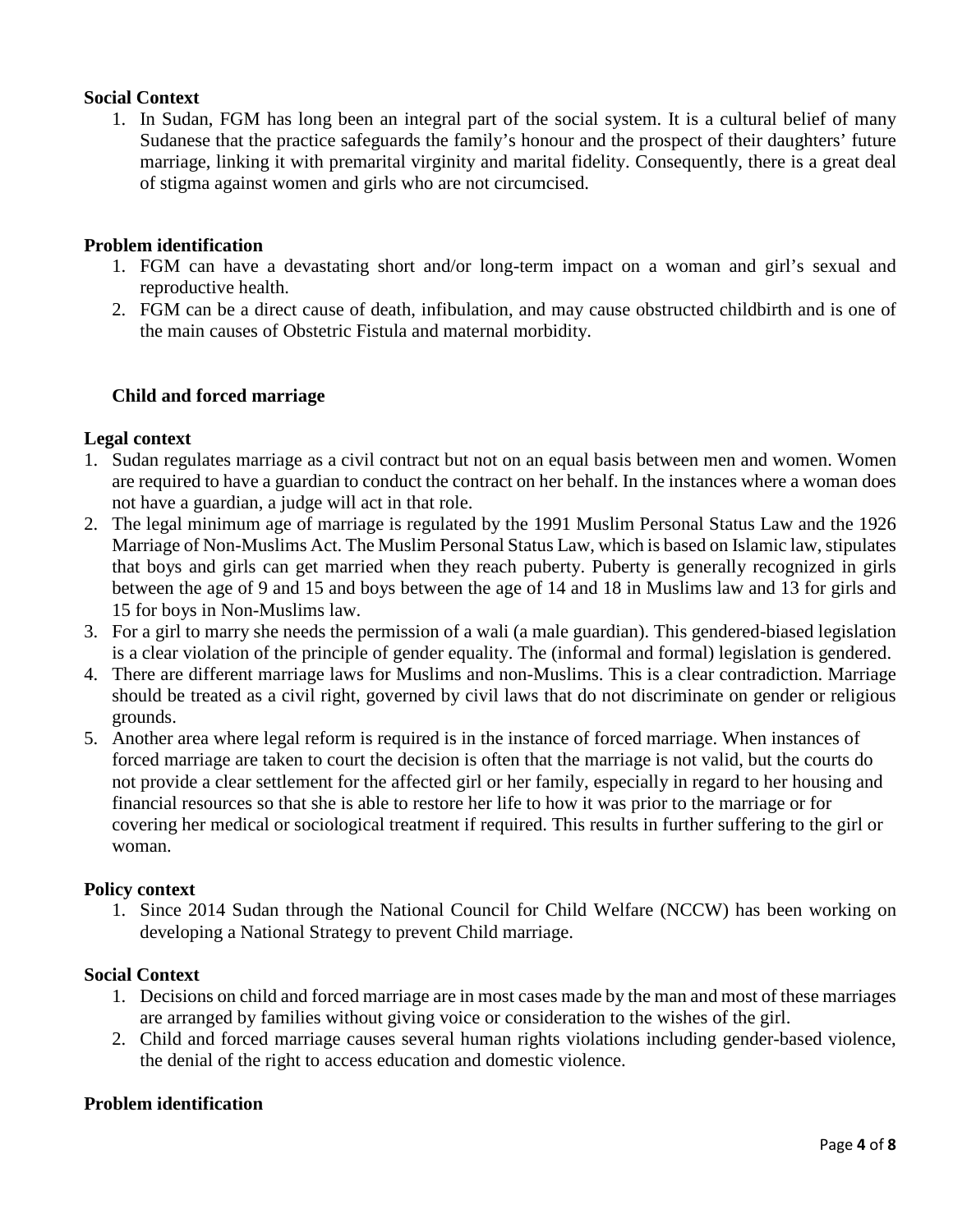- 1. Child and forced marriage affects 15 million girls worldwide each year. It is defined as a harmful practice that negatively affects girls' sexual and reproductive health.<sup>[7](#page-4-0)</sup> It results in childbirth at an early age, which can lead to both physical and psychological ill health. $^8$  $^8$
- 2. In the first cycle of the UPR Sudan received recommendations on amending its laws, including those on marriage and divorce, to ensure compliance with international human rights law. Sudan has signed international covenants such as the Convention on Rights of Child. The Committee on the Rights of the Child has required Sudan to reform its national laws in accordance with the Convention to guarantee these rights. Ever since the signing of the Comprehensive Peace Agreement (CPA) in 2005 and the creation of a new constitution, Sudan developed a very strong bill of rights. There were many calls and campaigns to reform Sudanese laws, especially those laws that affected women's rights.
- 3. Unfortunately those laws have not been reformed even though the government has announced that a process to do so is under development.
- 4. Sudan's commitment (Beijing platform, 1995) to protect women's and girls' rights, requires amending the 1991 Muslim Personal Law Act of Sudan, so as to help end early and forced marriage.

# **HIV/AIDS prevention, sexuality education and reproductive health**

- 1. In the last two decades and a half, many aspects of reproductive health have become politically or culturally sensitive in Sudan.
- 2. Although health centers offer varying levels of reproductive health services, a comprehensive package has not yet been integrated into primary health care. Basic levels of antenatal care and limited family planning services such as Prevention of Mother to Child Transmission (PMCT) are available at most health clinics.
- 3. Health facilities that offer maternal and child health (MCH) and family planning services are often small and address these areas separately. These facilities are often understaffed, clients have to make frequent trips to receive services, which often results in lost time and additional expenses, especially if centers charge for consultations.<sup>[9](#page-4-2)</sup>
- 4. According to a 2002 behavioral and epidemiological survey conducted by the Sudan National AIDS Program (SNAP), the overall HIV/AIDS prevalence rate in Sudan was 1.6%. The prevalence rate among women attending antenatal clinics was 1.0%, among refugees 4.0%, while prevalence in other high risk groups such as sex workers was  $4.4\%$ , 1.6% among TB patients, 2.5% among tea sellers  $^{10}$  $^{10}$  $^{10}$  (categorized among the most at risk population, comprising some 25% of the suspected AIDS patient, and who some believe engage in transactional sex).
- 5. Most adolescents usually lack knowledge on sexual and reproductive health because they do not receive education about sexuality from their families or school, mainly due to the fact that these issues are culturally sensitive. Therefore, adolescents seek information from peers outside of their families.
- 6. Peer educators convey information about sexuality and reproductive health in order to stimulate behavior change, create a more supportive and understanding attitude towards people who are infected with HIV/AIDS, through changing their knowledge, attitudes and beliefs. Such programs are supported by UN agencies and implemented by NGOs, CBOS and governmental bodies.

<span id="page-4-0"></span> $\overline{a}$ 7 Committee on the rights of the child General comment No4. 2003

<span id="page-4-1"></span><sup>8</sup> Sudan Country Case Study: Child Rights Commissioned by Norad and SIDA, Samia al-Nagar and Liv Tønnessen, UTV Working Paper 2011:3: page 19

<span id="page-4-2"></span><sup>9</sup> UNFPA, Today's Challenges m Tomorrow Potential Findings from a Rapid Population and Reproductive Health Analysis for Sudan May 2006.

<span id="page-4-3"></span><sup>10</sup> Tea sellers a group of women selling tea and food items outside public buildings, government departments and private companies.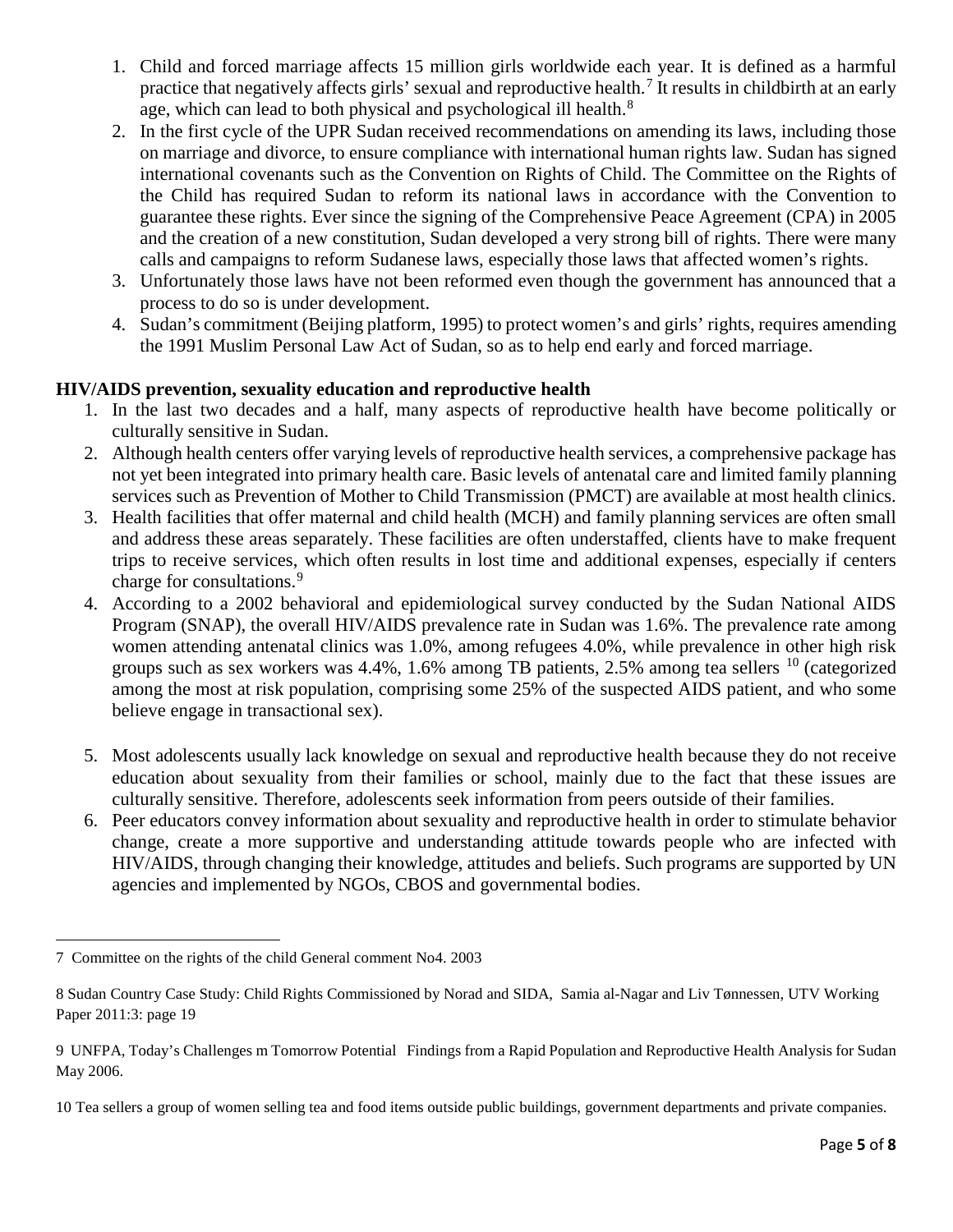7. Public education can reduce vulnerability to HIV/AIDS by increasing literacy and general awareness levels so that people acquire the knowledge, attitude and skills necessary to resist negative pressure, avoid harmful behavior and make healthy choices.<sup>[11](#page-5-0)</sup> Despite these risks, only 5% of young girls and 11% of young boys aged 15-24 years have comprehensive knowledge on HIV/STIs and their modes of transmission $^{12}$  $^{12}$  $^{12}$ .

# **Legal context**

- 1. The National AIDS Council is the governmental body that administers the HIV/AIDS control program. Eleven line ministries (Ministry of Defense, Higher Education, Education, Labor, Social Affairs, Finance, Youth and Sports, Justice, Interior, and Guidance) have developed their own sectoral strategic plans but most do not have earmarked budgets to implement them.
- 2. The HIV response remains multi-sectoral but mostly though a health sector response coordinated by The Sudan National AIDS and STI Control Program (SNAP) under the National Ministry of Health. SNAP is the technical body with the responsibility for national level policy, planning and coordination<sup>13</sup>.
- 3. The Ministry of Health advisory and supervisory body on AIDS is the National AIDS Executive Committee; which in the implementation level includes focal points from different sectors to facilitate the implementation of the plan<sup>[14](#page-5-3)</sup>.

# **Policy context**

- 1. The current response to AIDS in Sudan is based on the National Strategic Plan II (2010-2014) which was developed with the new understanding of the epidemic's profile in Sudan<sup>15</sup>.
- 2. The Sudan House Hold Survey (SHHS) conducted in 2010 estimated that the HIV/AIDS test coverage was only 1% for Sudanese population.
- 3. A lot of work in awareness raising and encouraging informed decisions regarding sexual and reproductive health, especially among adolescents, is needed, which NGOs and CBOs seek to do. The Humanitarian Aid Commission (HAC) is responsible for the registration and performance of the non-governmental organizations but has failed to build trust and cooperative relations between these organizations and the government.
- 4. Other aspects to note are that Political verbal commitments are not translated into action or financial support. Organizations working in the field are faced with several administrative obstacles, security permits and procedures that often change and are unclear.
- 5. Even though no laws or regulations are in place to prohibit condom use, condoms remain a "taboo" issue among policy makers and decision makers, probably due to the influence that Islamic leaders' have and the anti-condom position they have taken.
- 6. Based on the National Strategic Plan of HIV 2010-2014 (NSP), condom use remains a key measure for HIV prevention but it also acknowledges the cultural sensitivity around condom use. Men hold the

l

<span id="page-5-0"></span><sup>11</sup> The Price of Silence: HIV/AIDS control in Sudan El-Sadig El-Mardi, The Sudan Tribune, 2008, [http://www.sudantribune.com/spip.php?article29496.](http://www.sudantribune.com/spip.php?article29496)

<span id="page-5-1"></span><sup>12</sup> Sudan Household Health Survey, 2010.

<span id="page-5-2"></span><sup>13</sup> Global AIDS Response Progress Reporting 2012 – 2013, Sudan National AIDS and STI Control program, 2014.

<span id="page-5-4"></span><span id="page-5-3"></span><sup>&</sup>lt;sup>14</sup> Sudan National Strategy Plan and sectoral Plans on HIV/ AIDS, 2004-2009, [http://www.nationalplanningcycles.org/sites/default/files/country\\_docs/Sudan/hiv\\_plan\\_sudan.pdf](http://www.nationalplanningcycles.org/sites/default/files/country_docs/Sudan/hiv_plan_sudan.pdf) <sup>15</sup> Sudan AIDS Response Progress Reporting 2012-20103, [http://www.unaids.org/sites/default/files/country/documents//SDN\\_narrative\\_report\\_2014.pdf](http://www.unaids.org/sites/default/files/country/documents/SDN_narrative_report_2014.pdf), P 5.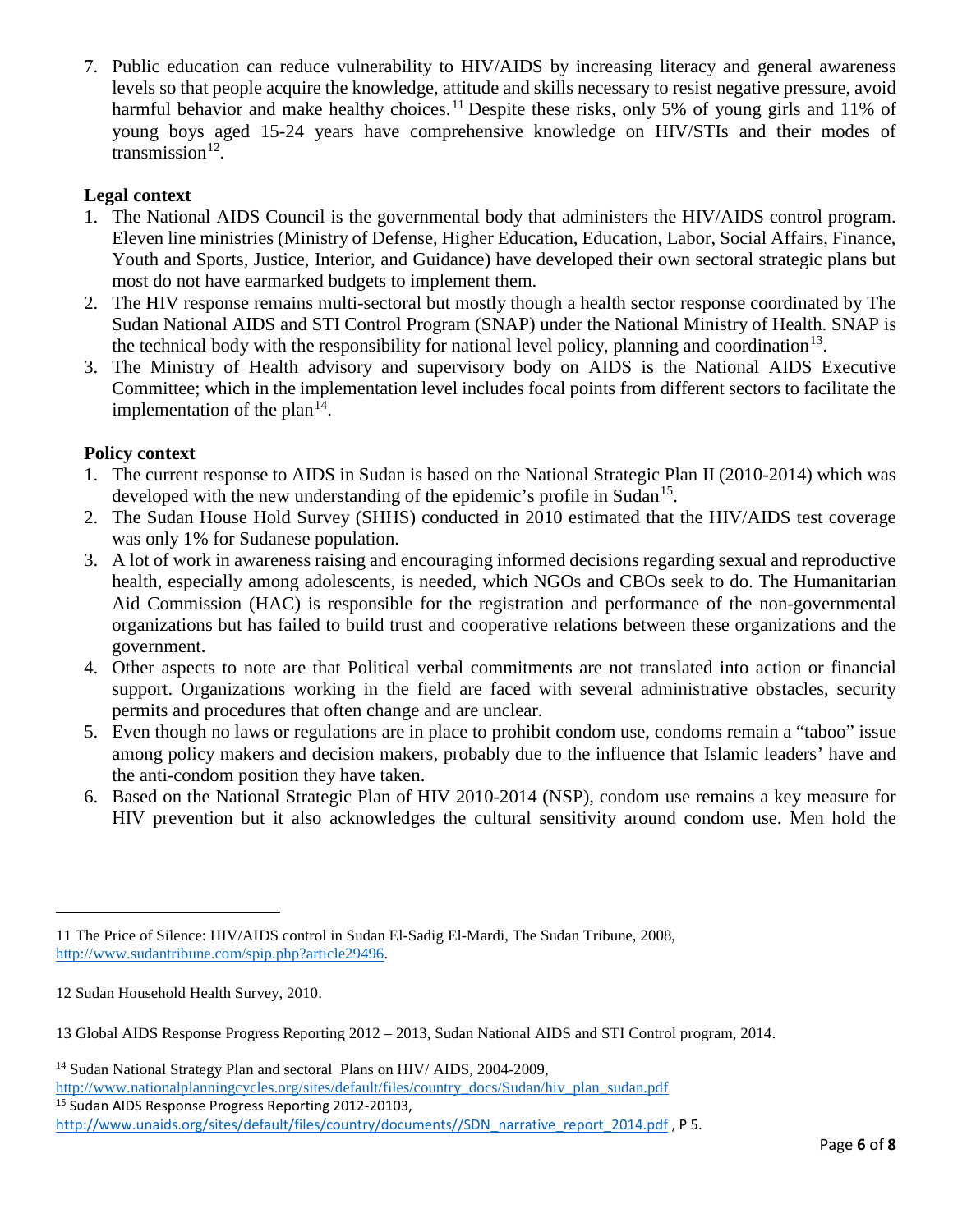perception that condom use reduces sexual pleasure. The NSP does not have a specific plan to address these perceptions.<sup>[16](#page-6-0)</sup>

# **Social Context**

- 1. Sexual and reproductive health issues are dealt with in secret and as a taboo subject. This forces youth to seek out information on their own. There is a lot of misinformation available, for example, on family planning there are a lot of misinterpreted Islamic quotes
- 2. The means in which HIV/AIDS is addressed in the media and in government polices is to state that it is a problem that affects only certain people, and it is not therefore a community or public health issue. This increases the burden of stigma on HIV positive people and their families.

## **Problem identification**

- 1. Sudan is in the early stages of an HIV and AIDS epidemic, which has an almost exclusively heterosexual transmission pattern but with indications of higher infection rates in the South than in the North. Years of civil war and limited epidemiological data make it difficult to generalize about HIV and AIDS in Sudan.
- 2. The estimated HIV prevalence rate is 1.6 % among the adult population in northern Sudan and 3.1 % in southern Sudan (UNAIDS Reports 2008). In southern Sudan children below five years constitute 21 per cent of the population while 53% are under the age of 18 .The epidemic is more marked in the 20–34 age group, which is similar to data from other countries.[17](#page-6-1)
- 3. One of Sudan's challenges is that the school's curriculum teaches nothing about social issues. Teaching on HIV/AIDS programs for example are highly censored by the security authority under the guise of guarding public morality. This only adds to the difficulties faced by non-governmental organizations that work with communities to tackle HIV/AIDS, gender based violence and child and forced marriage.

#### **Recommendations for action:**

 $\overline{a}$ 

- 1. The Government should develop national laws to criminalize FGM and these need to be implemented as soon as possible.
- 2. The Government should enhance school programmes and community education to raise public awareness about the harmful effects of FGM, which constitutes a serious form of violence against women and a serious attack on health and sexual rights.
- 3. The Government should increase awareness raising among health sector staff to prevent the practice of FGM. The punishment for doctors and midwives practicing FGM should be increased.
- 4. The Government should support programs that address the social stigma faced by uncircumcised girls, and encourage communities to abandon FGM.
- 5. The Government should ensure holistic and coordinated approaches to addressing FGM as a social practice though related sectors such as health, education, social services and law enforcement mechanisms.
- 6. The Government should establish laws that prohibit child and forced marriage, setting the age of marriage to 18 for both girls and boys.

<span id="page-6-0"></span><sup>&</sup>lt;sup>16</sup> National Strategic Plans on HIV and AIDS in five global region, team lead by Hayley Thomson, 2010, Page 57, [http://esaro.unfpa.org/sites/esaro/files/pub-](http://esaro.unfpa.org/sites/esaro/files/pub-pdf/Sonke_Analysis_of_Men_and_Gender_Transformation_in_NSPs_on_HIV_and_AIDS_Dec_20101.pdf)

[pdf/Sonke\\_Analysis\\_of\\_Men\\_and\\_Gender\\_Transformation\\_in\\_NSPs\\_on\\_HIV\\_and\\_AIDS\\_Dec\\_20101.pdf](http://esaro.unfpa.org/sites/esaro/files/pub-pdf/Sonke_Analysis_of_Men_and_Gender_Transformation_in_NSPs_on_HIV_and_AIDS_Dec_20101.pdf)

<span id="page-6-1"></span><sup>&</sup>lt;sup>17</sup> Sudan Country Case Study: Child Rights Commissioned by Norad and Sida, by Samia al-Nagar and Liv Tønnessen, UTV Working Paper 2011:3: page 16[, http://www.sida.se/contentassets/e3a7b0cb84274558afc2720451885d62/20113-sudan-country-case-study](http://www.sida.se/contentassets/e3a7b0cb84274558afc2720451885d62/20113-sudan-country-case-study-child-rights_3127.pdf)[child-rights\\_3127.pdf](http://www.sida.se/contentassets/e3a7b0cb84274558afc2720451885d62/20113-sudan-country-case-study-child-rights_3127.pdf)